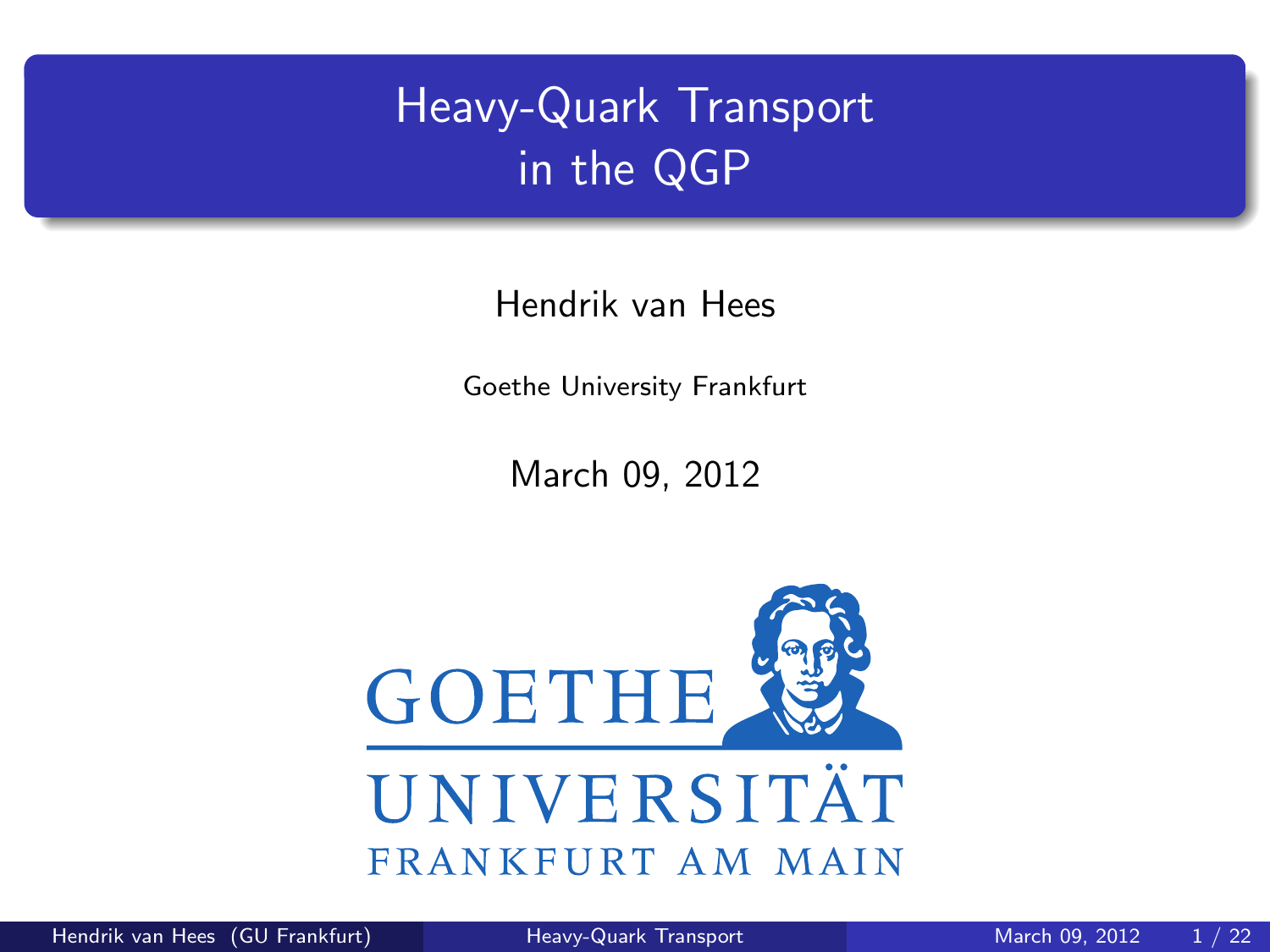# **Outline**

#### [Heavy-quark interactions in the sQGP](#page-2-0)

- [Heavy quarks in heavy-ion collisions](#page-2-0)
- [Heavy-quark diffusion: The Langevin Equation](#page-4-0)

#### [Non-perturbative HQ interactions](#page-5-0)

- [Resonance model for HQ-q Scattering](#page-5-0)
- [Static heavy-quark potentials from lattice QCD](#page-10-0)
- **•** [T-matrix approach](#page-11-0)

#### [Non-photonic electrons](#page-18-0)

[Summary and Outlook](#page-21-0)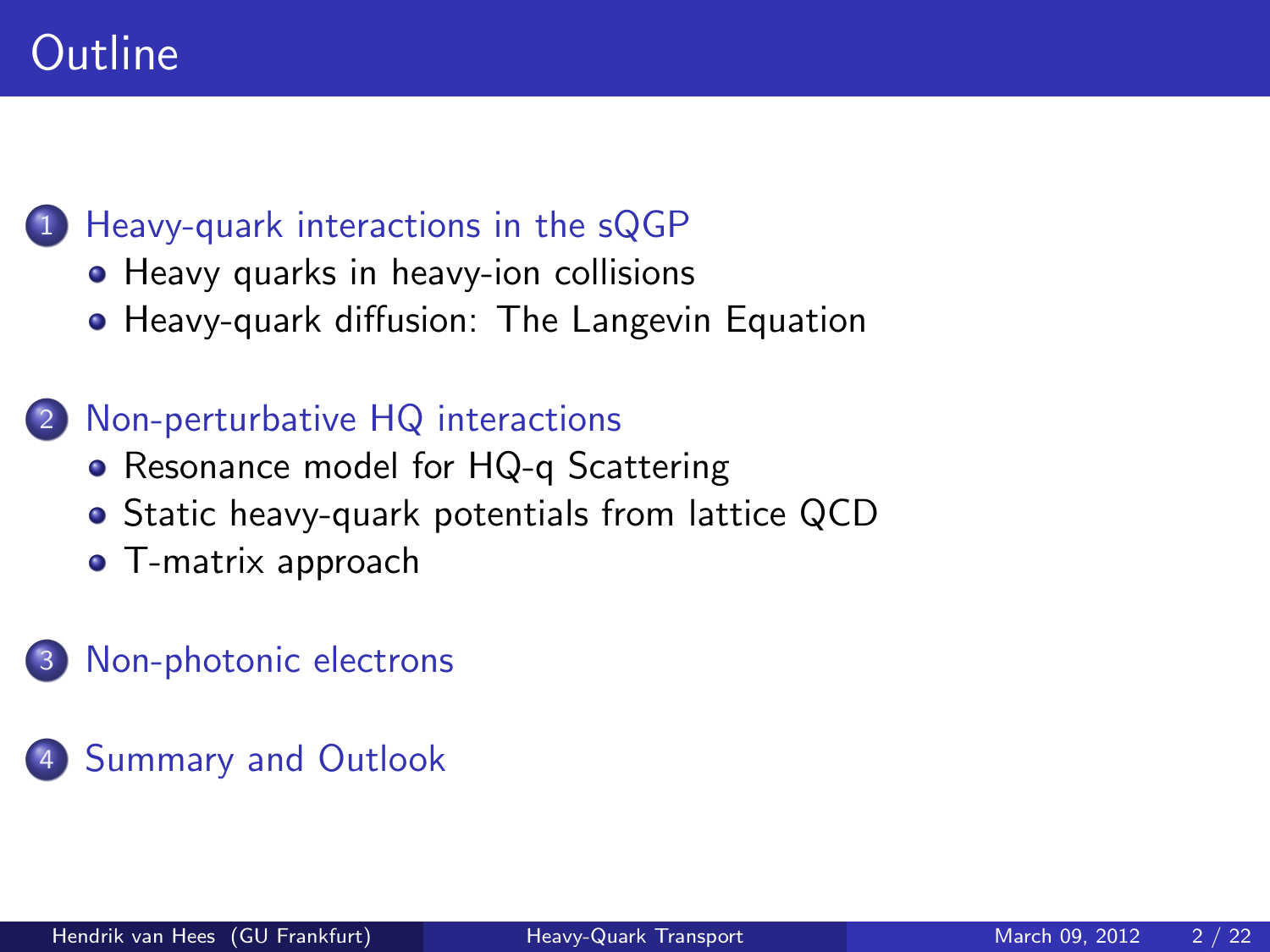- Fast equilibration of hot and dense matter in heavy-ion collisions: collective flow (nearly ideal hydrodynamics)  $\Rightarrow$  sQGP
- Heavy quarks as calibrated probe of QGP properties
	- produced in early hard collisions: well-defined initial conditions
	- not fully equilibrated due to large masses
	- heavy-quark diffusion  $\Rightarrow$  probes for QGP-transport properties
- **•** Langevin simulation
- <span id="page-2-0"></span>• drag and diffusion coefficients
	- $\bullet$  T-matrix approach with static lattice-QCD heavy-quark potentials
	- resonance formation close to  $T_c$
	- mechanism for non-perturbative strong interactions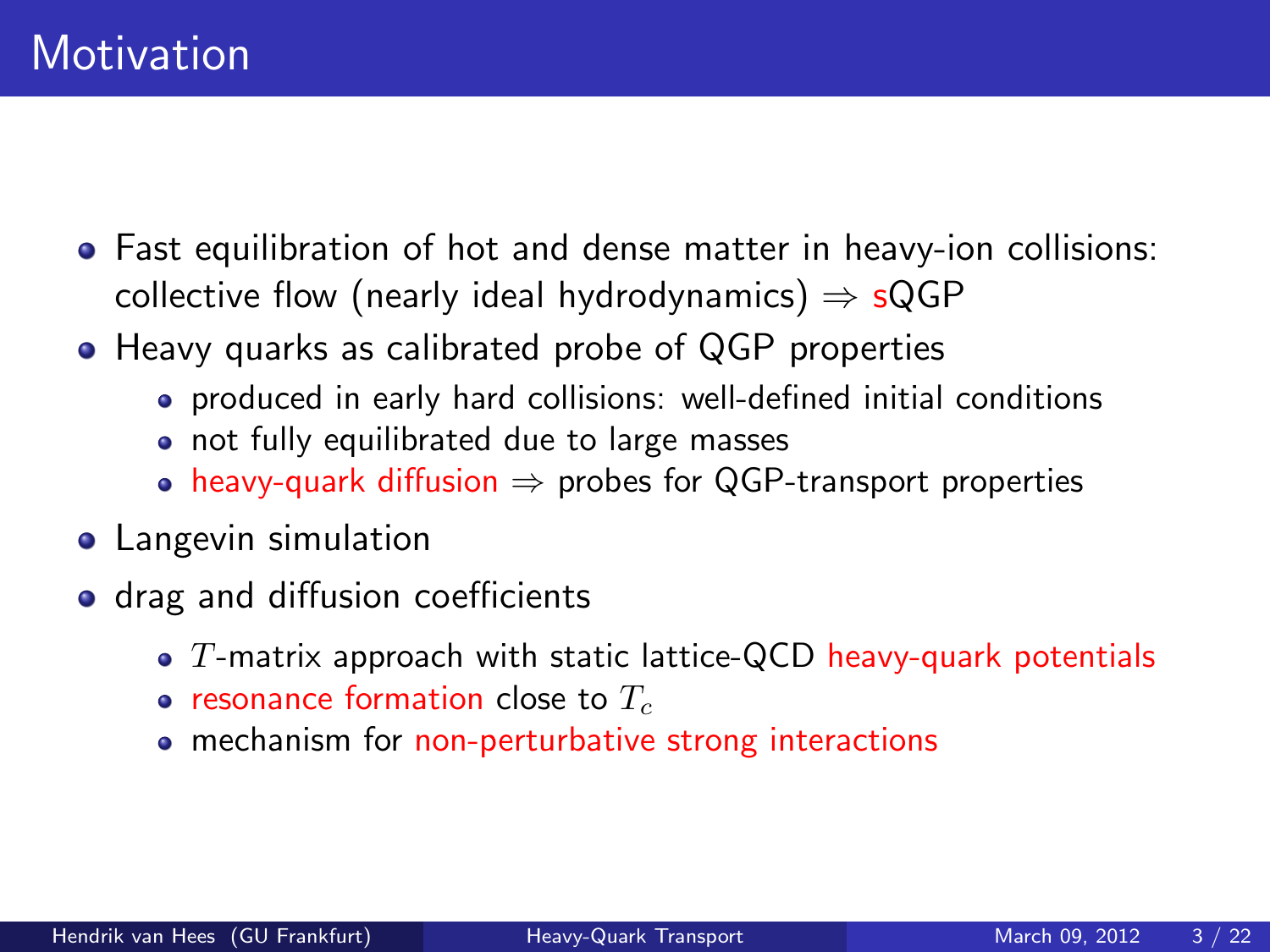# Heavy Quarks in Heavy-Ion collisions



hard production of HQs described by PDF's  $+$  pQCD (PYTHIA)

# $c,b$  quark



HQ rescattering in QGP: Langevin simulation drag and diffusion coefficients from microscopic model for HQ interactions in the sQGP



Hadronization to  $D,B$  mesons via quark coalescence  $+$  fragmentation



 $e^\pm$  "non-photonic" electron observables semileptonic decay ⇒  $R_{AA}^{\mathrm{e^+e^-}}(p_T),\ v_{2}^{e^+e^-}(p_T)$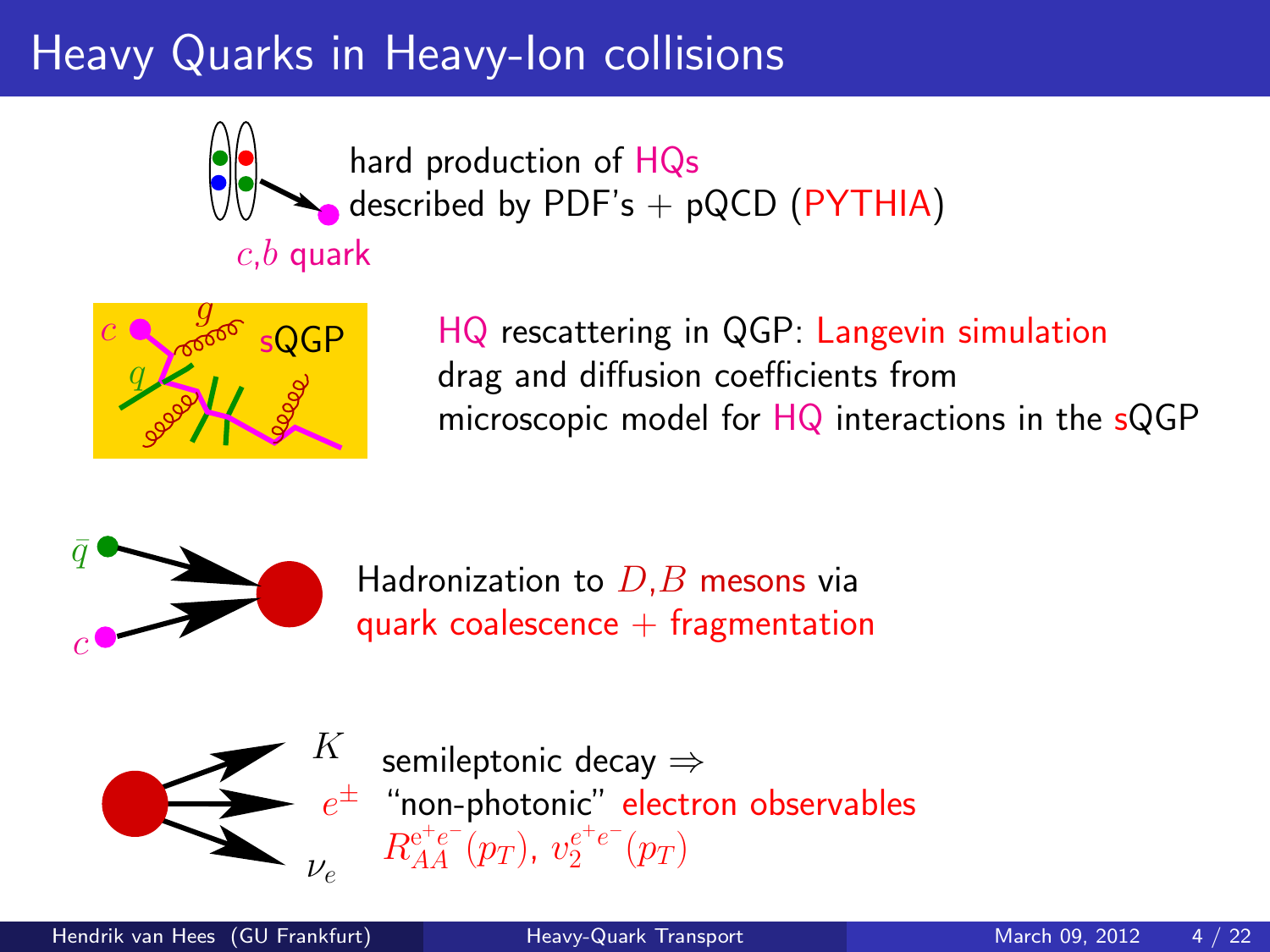- Langevin process: friction force  $+$  Gaussian random force
- in the (local) rest frame of the heat bath

<span id="page-4-0"></span>
$$
\begin{aligned} \mathrm{d}\vec{x} &= \frac{\vec{p}}{E_p} \mathrm{d}t, \\ \mathrm{d}\vec{p} &= -A\,\vec{p}\,\mathrm{d}t + \sqrt{2\mathrm{d}t} [\sqrt{B_0}P_\perp + \sqrt{B_1}P_\parallel]\vec{w} \end{aligned}
$$

- $\bullet$   $\vec{w}$ : normal-distributed random variable
- $\bullet$  A: friction (drag) coefficient
- $\bullet$   $B_{0,1}$ : diffusion coefficients
- **•** Einstein dissipation-fluctuation relation  $B_1 = E_p T A$ .
- flow via Lorentz boosts between "heat-bath frame" and "lab frame"
- $\bullet$  A and  $B_0$  from microscopic models for  $qQ$ ,  $qQ$  scattering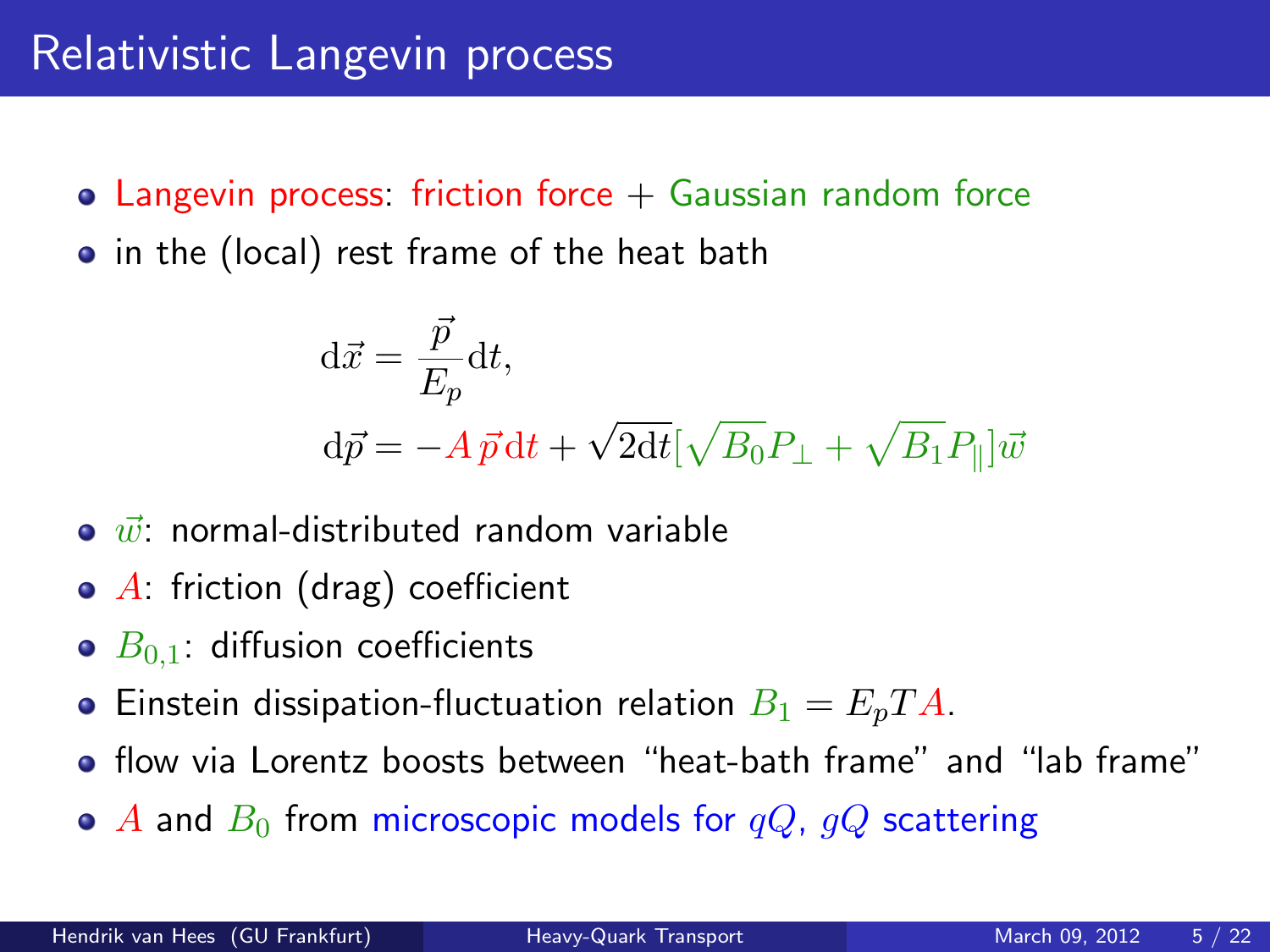### Non-perturbative interactions: Resonance Scattering

- General idea: Survival of  $D$  and  $B$ -meson like resonances above  $T_c$
- model based on chiral symmetry (light quarks) HQ-effective theory
- elastic heavy-light-(anti-)quark scattering



 $\bullet$  D- and B-meson like resonances in sQGP

<span id="page-5-0"></span>

**o** parameters

• 
$$
m_D = 2 \text{ GeV}
$$
,  $\Gamma_D = 0.4 \dots 0.75 \text{ GeV}$   
•  $m_D = 5 \text{ GeV}$ ,  $\Gamma_D = 0.4 \dots 0.75 \text{ GeV}$ 

• 
$$
m_B = 5 \text{ GeV}, \Gamma_B = 0.4 \dots 0.75 \text{ GeV}
$$

Hendrik van Hees (GU Frankfurt) [Heavy-Quark Transport](#page-0-0) March 09, 2012 6/22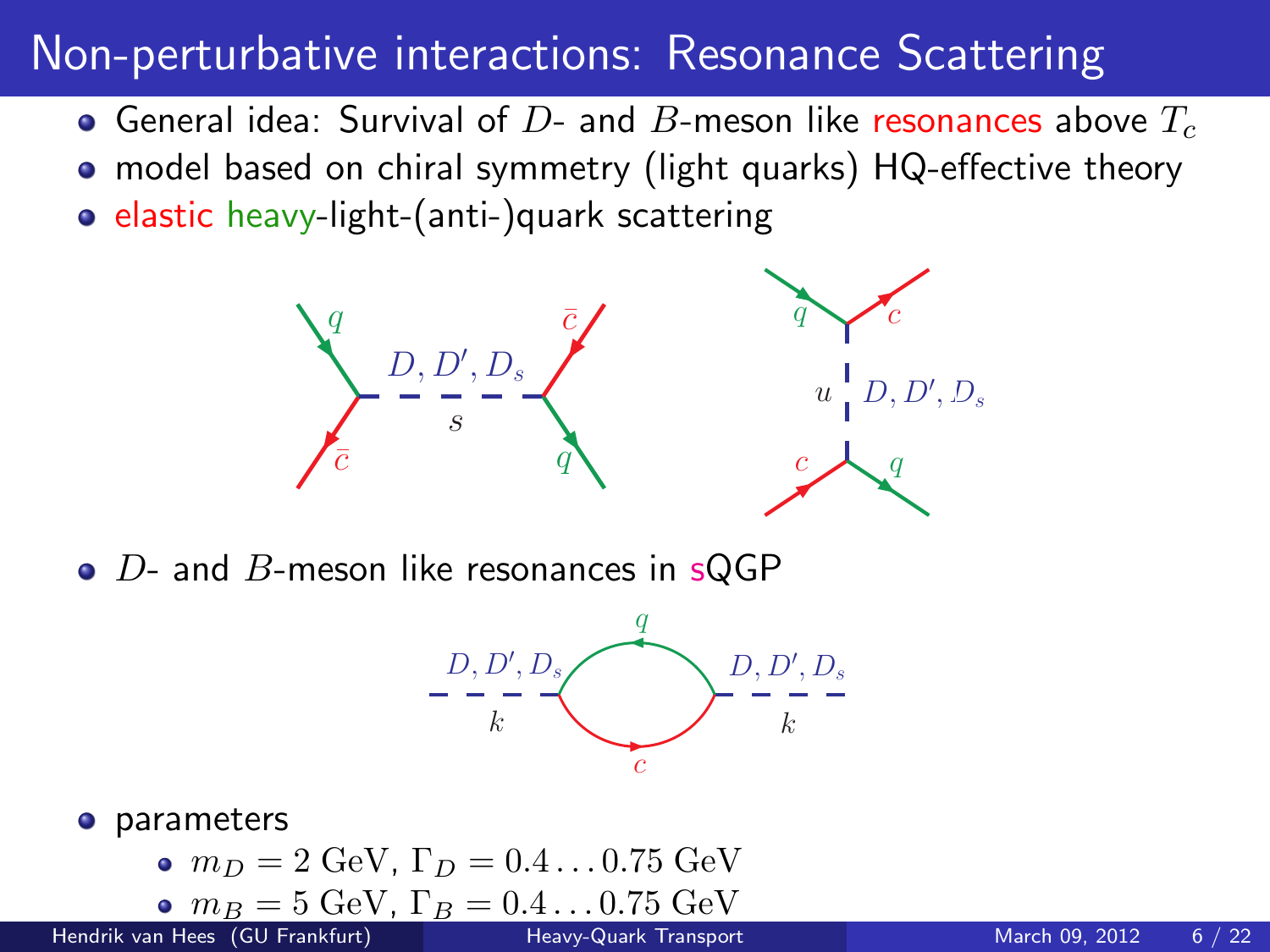

**o** total pQCD and resonance cross sections: comparable in size

- $\bullet$  BUT pQCD forward peaked  $\leftrightarrow$  resonance isotropic
- **•** resonance scattering more effective for friction and diffusion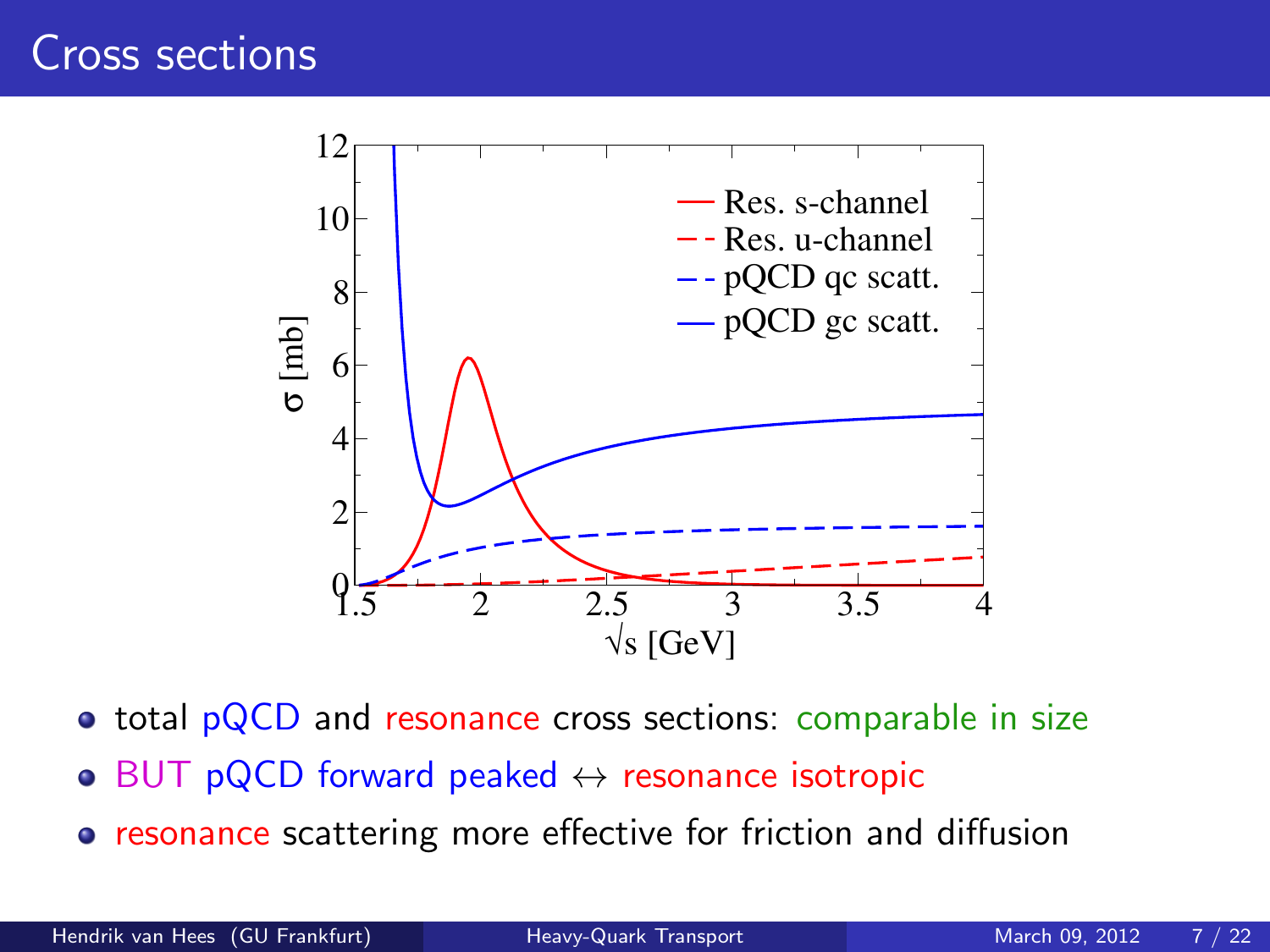#### • three-momentum dependence



• resonance contributions factor  $\sim 2\dots 3$  higher than pQCD!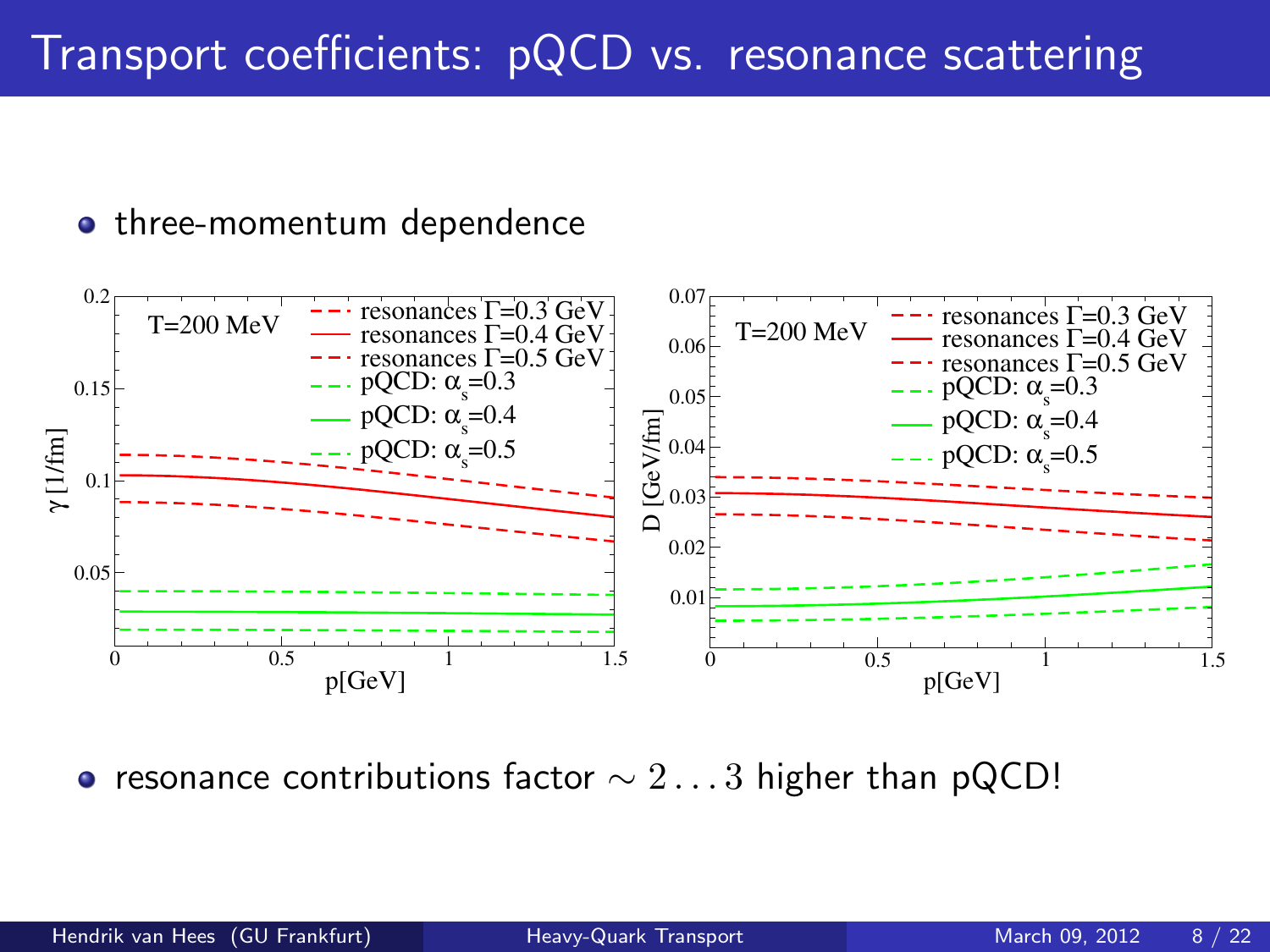### Transport coefficients: pQCD vs. resonance scattering

#### **•** Temperature dependence

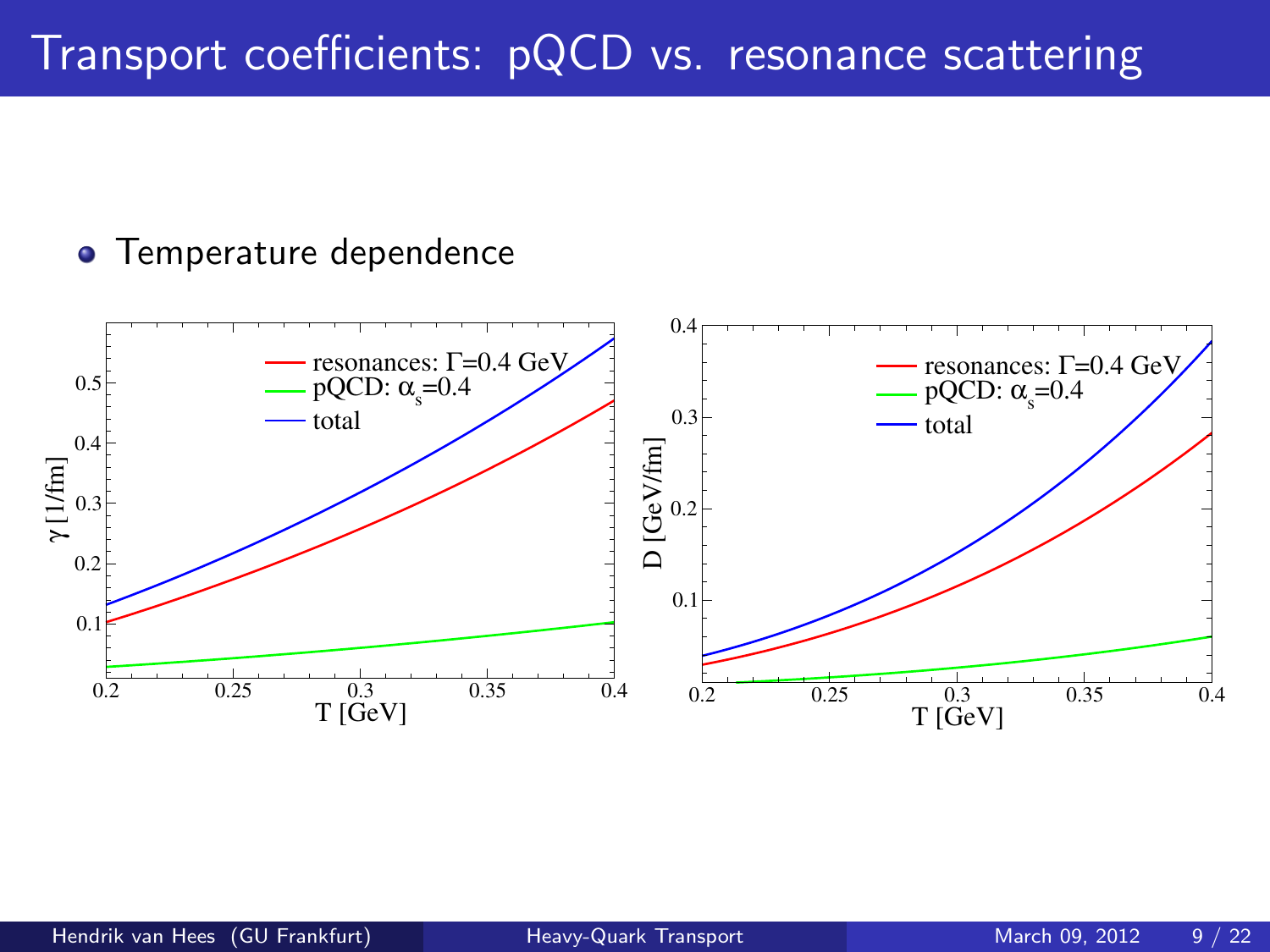### Spectra and elliptic flow for heavy quarks



• 
$$
\mu_D = gT
$$
,  $\alpha_s = g^2/(4\pi) = 0.4$ 

- resonances  $\Rightarrow$  c-quark thermalization without upscaling of cross sections
- Fireball parametrization consistent with hydro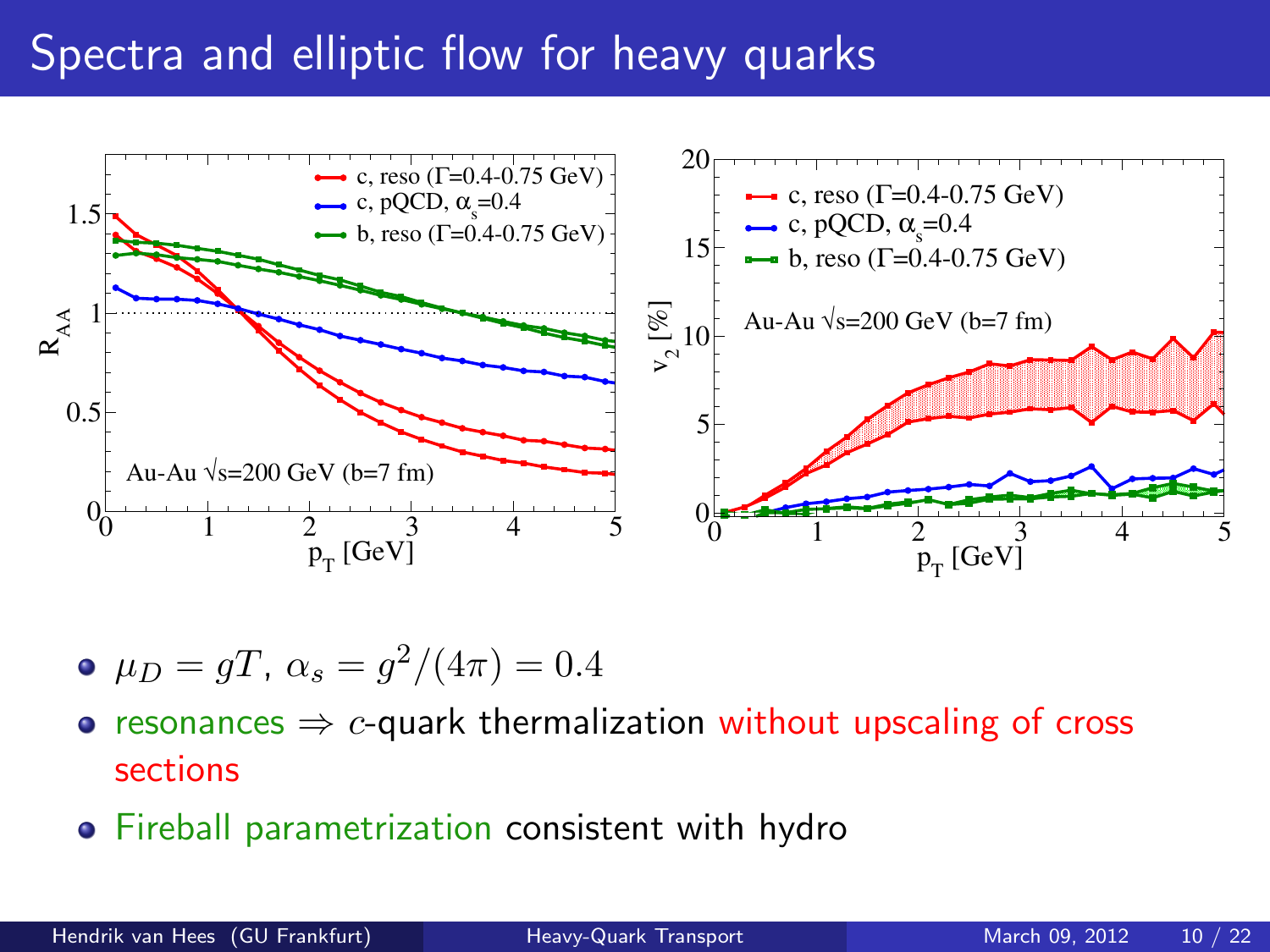# Static heavy-quark potentials from lattice QCD



• color-singlet free energy from lattice  $\rightarrow$  internal energy

$$
U_1(r,T) = F_1(r,T) - T \frac{\partial F_1(r,T)}{\partial T},
$$
  

$$
V_1(r,T) = U_1(r,T) - U_1(r \to \infty, T)
$$

Casimir scaling of Coulomb part for other color channels; confining part color blind  $F.$  Riek, R. Rapp, Phys. Rev. C 82, 035201 (2010)].

<span id="page-10-0"></span>
$$
V_{\bar{3}} = \frac{1}{2}V_1, \quad V_6 = -\frac{1}{4}V_1, \quad V_8 = -\frac{1}{8}V_1
$$

Hendrik van Hees (GU Frankfurt) [Heavy-Quark Transport](#page-0-0) March 09, 2012 11 / 22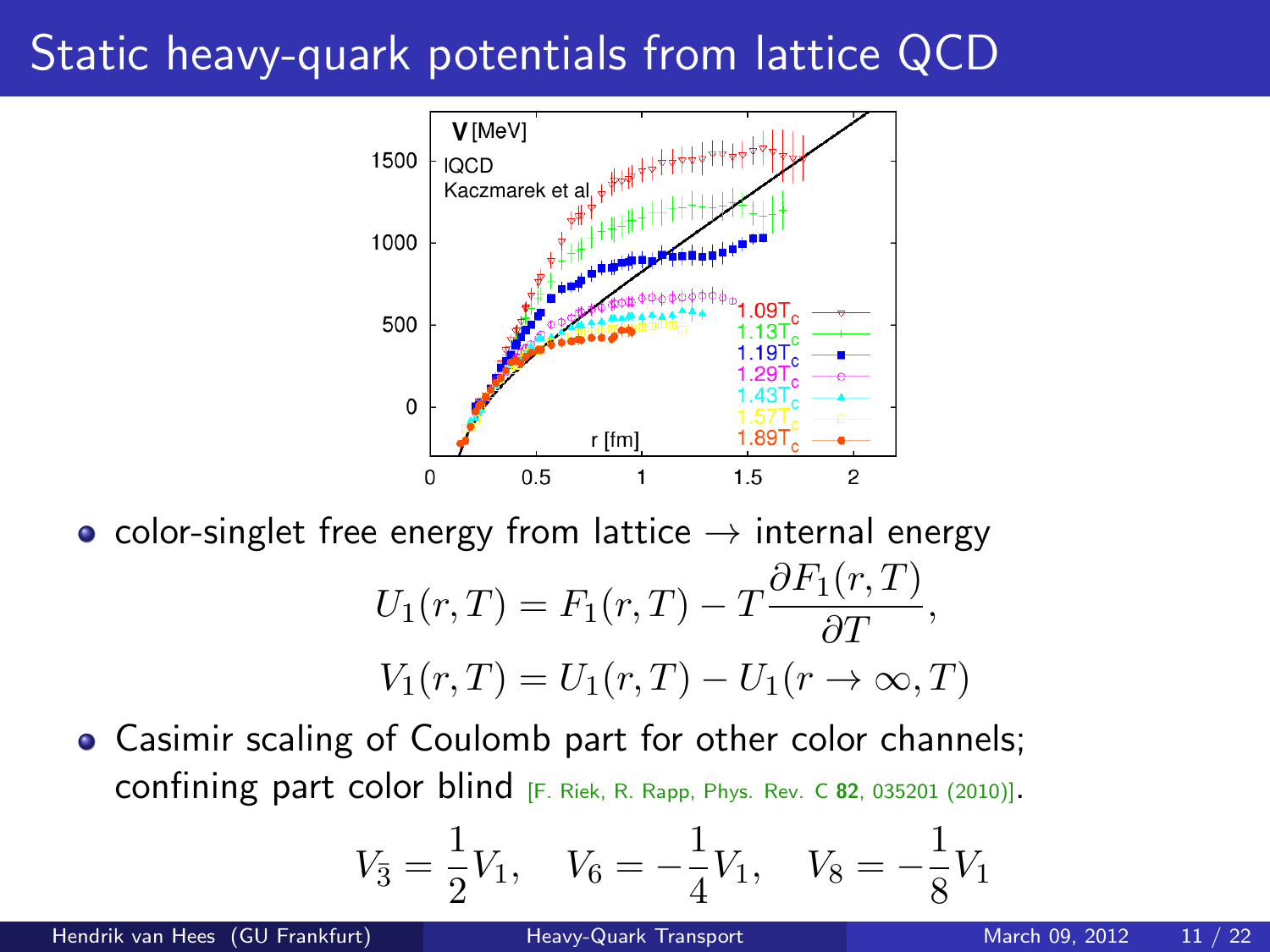### T-matrix

**•** Brueckner many-body approach for elastic  $Qq$ ,  $Q\bar{q}$  scattering



- reduction scheme: 4D Bethe-Salpeter  $\rightarrow$  3D Lipmann-Schwinger
- $\bullet$  S- and P waves
- Relation to invariant matrix elements

<span id="page-11-0"></span>
$$
\sum |\mathcal{M}(s)|^2 \propto \sum_{q} d_a \left( |T_{a,l=0}(s)|^2 + 3|T_{a,l=1}(s)|^2 \cos \theta_{\rm cm} \right)
$$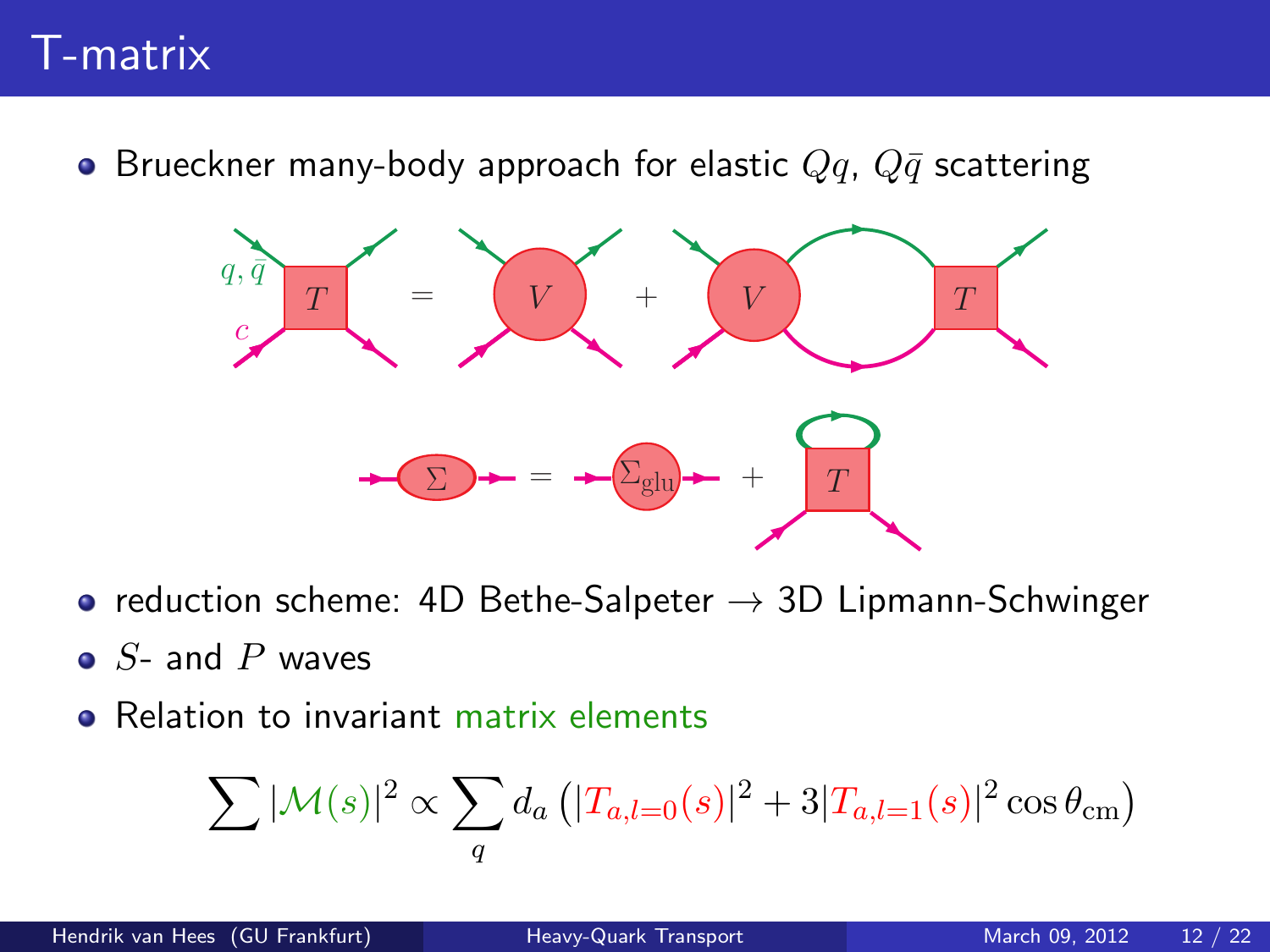

- resonance formation at lower temperatures  $T \simeq T_c$
- $\bullet$  melting of resonances at higher  $T$
- model-independent assessment of elastic  $Qq$ ,  $Q\bar{q}$  scattering!

Hendrik van Hees (GU Frankfurt) [Heavy-Quark Transport](#page-0-0) March 09, 2012 13 / 22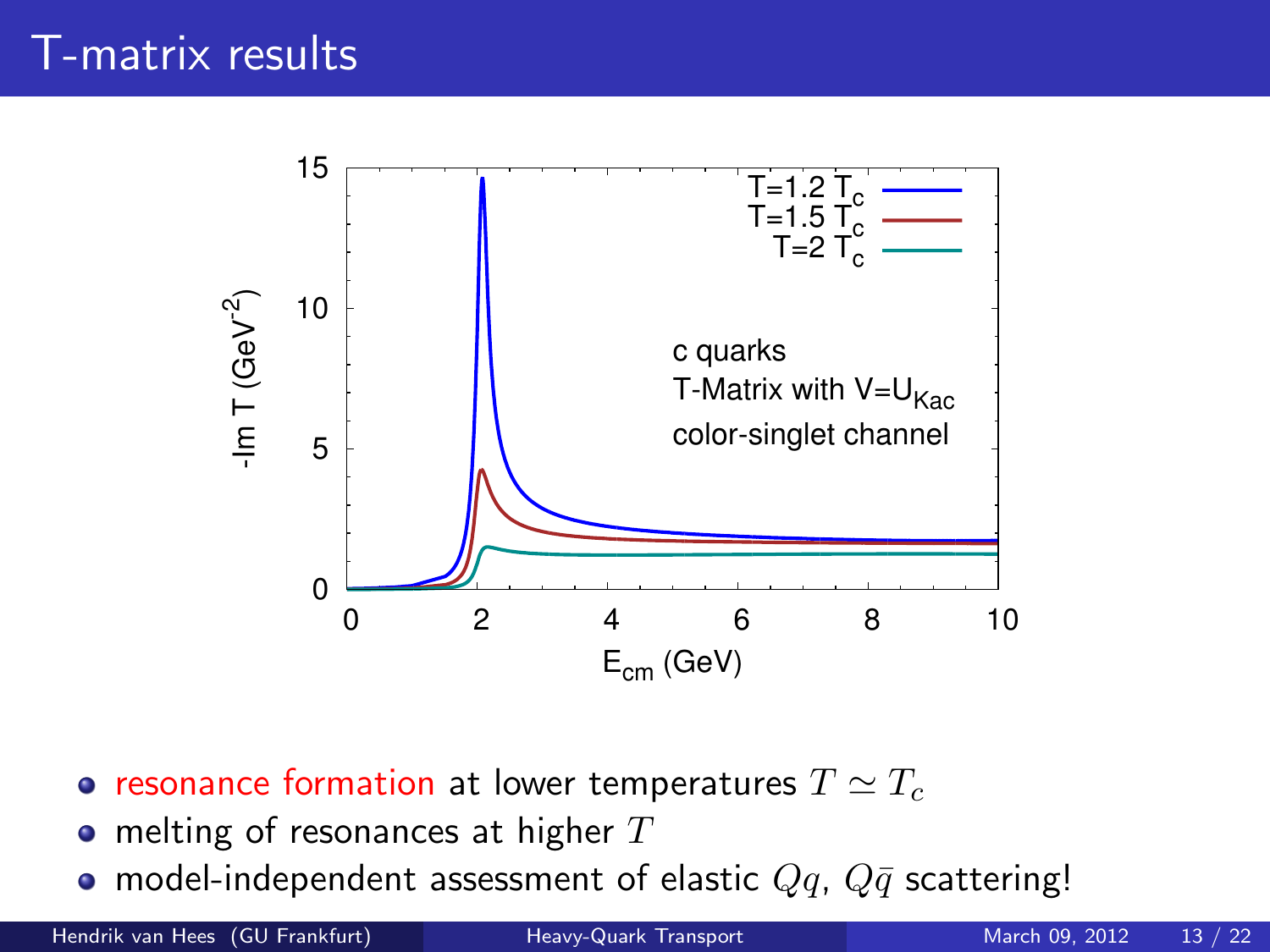### Transport coefficients



• from non-pert. interactions reach  $A_{\text{non-pert}} \simeq 1/(7 \text{ fm}/c) \simeq 4A_{\text{pQCD}}$ 

 $\bullet$  results for free-energy potential,  $F$  considerably smaller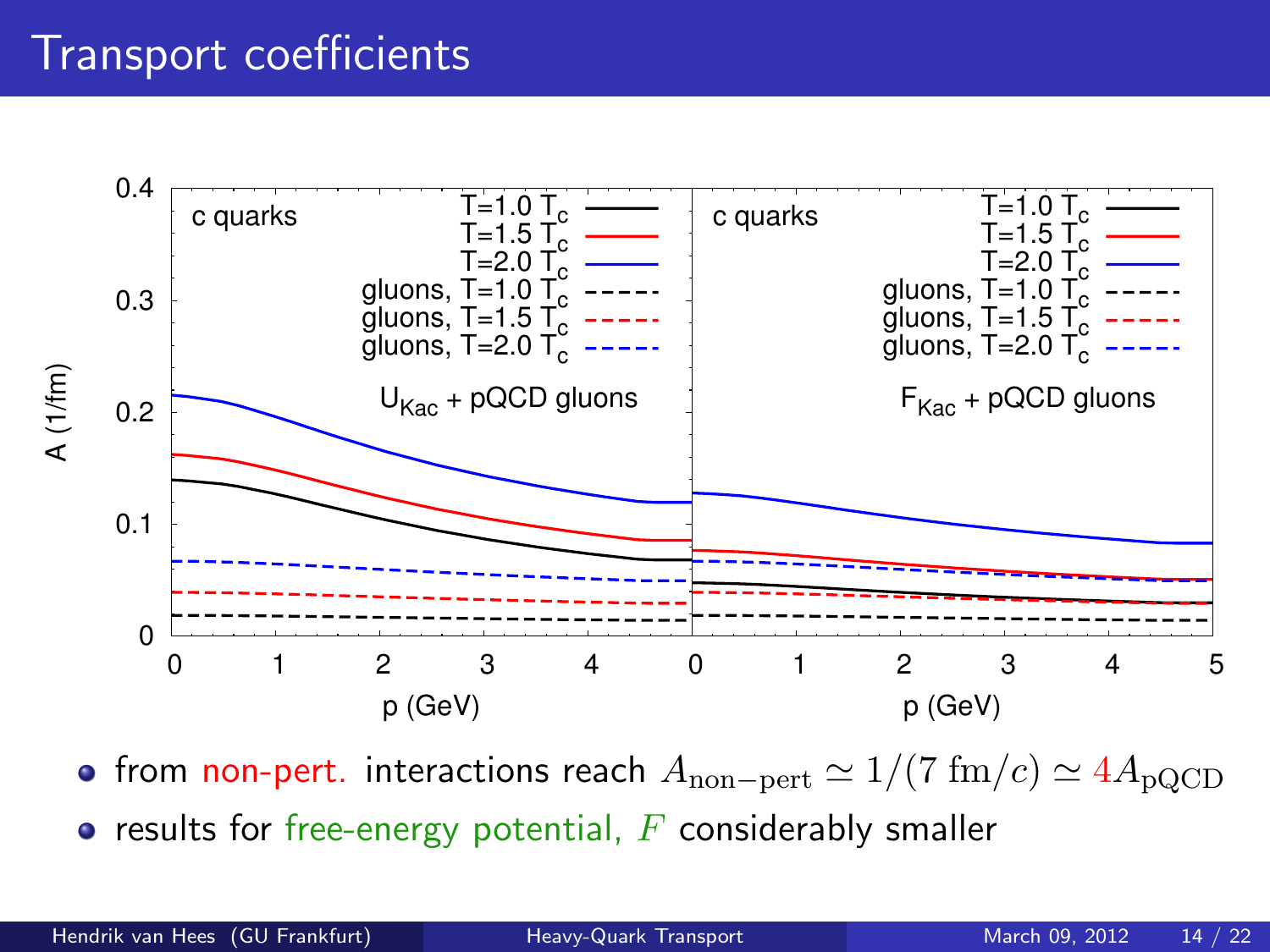### Bulk evolution and initial conditions

- bulk evolution as elliptic thermal fireball
- **isentropic expansion with QGP Equation of State**
- initial  $p_T$ -spectra of charm and bottom quarks
	- $\bullet$  (modified) PYTHIA to describe exp. D meson spectra, assuming  $\delta$ -function fragmentation
	- exp. non-photonic single- $e^\pm$  spectra: Fix bottom/charm ratio

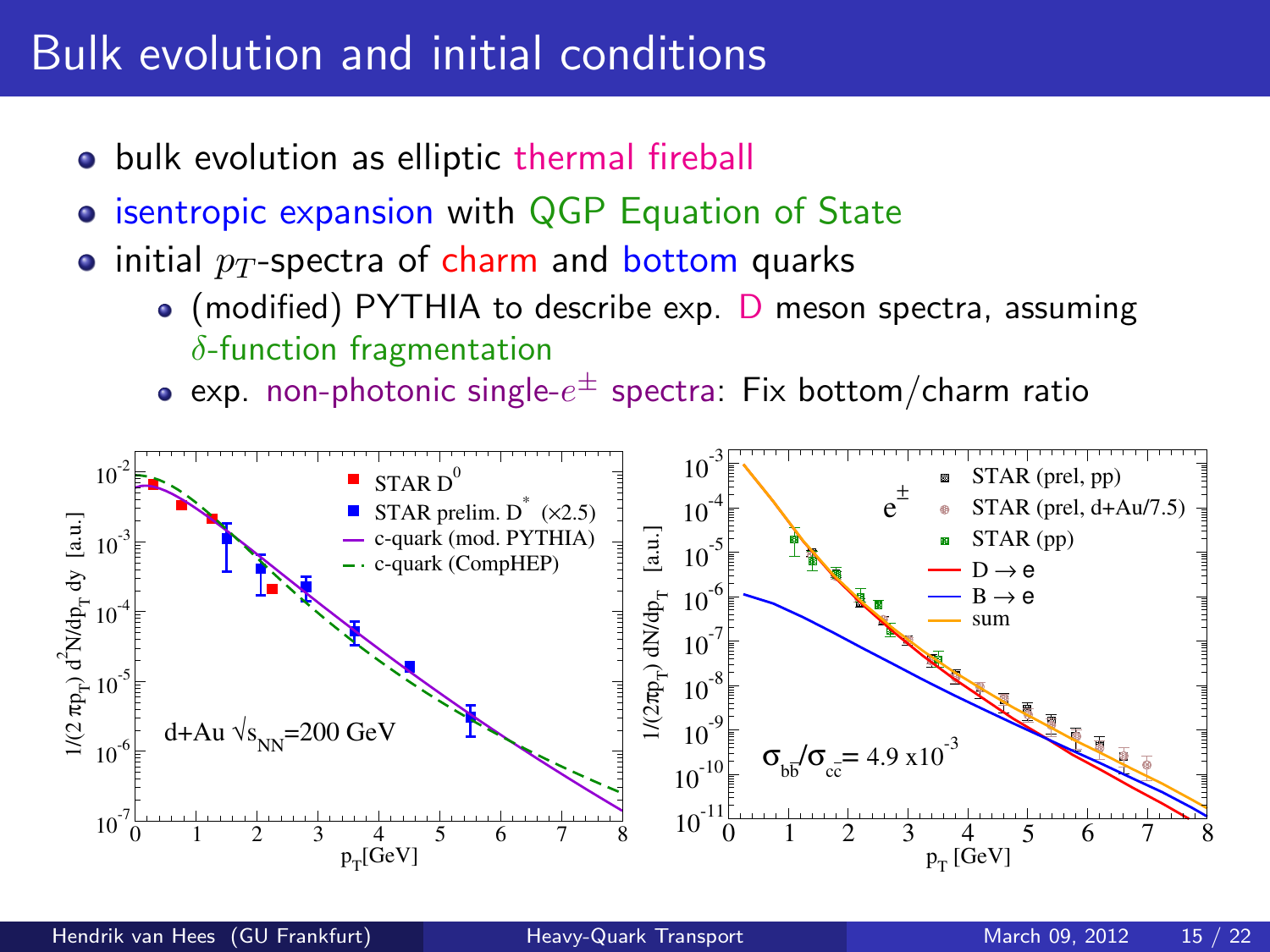#### Spectra and elliptic flow for c-quarks

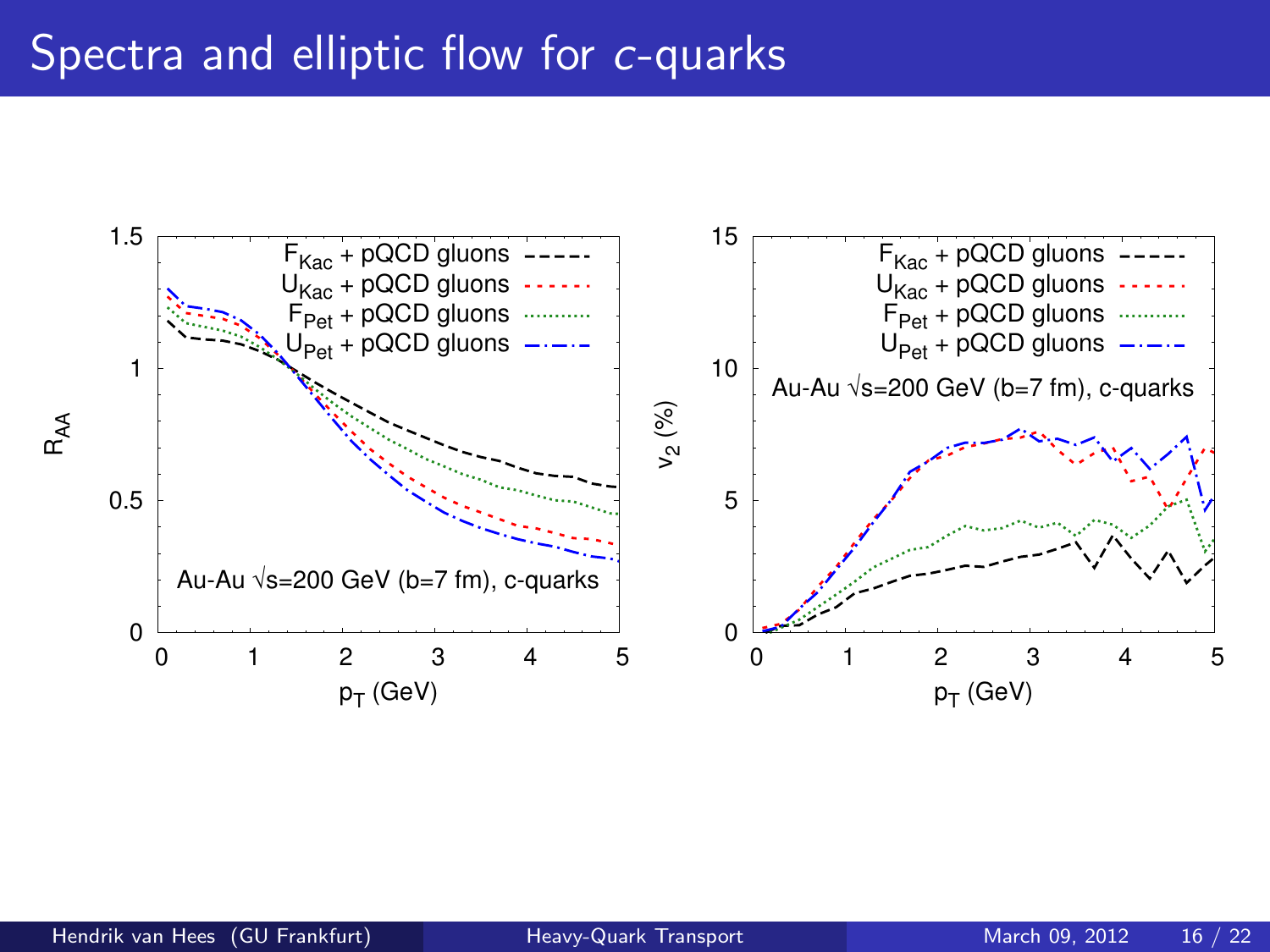#### Spectra and elliptic flow for **b-quarks**

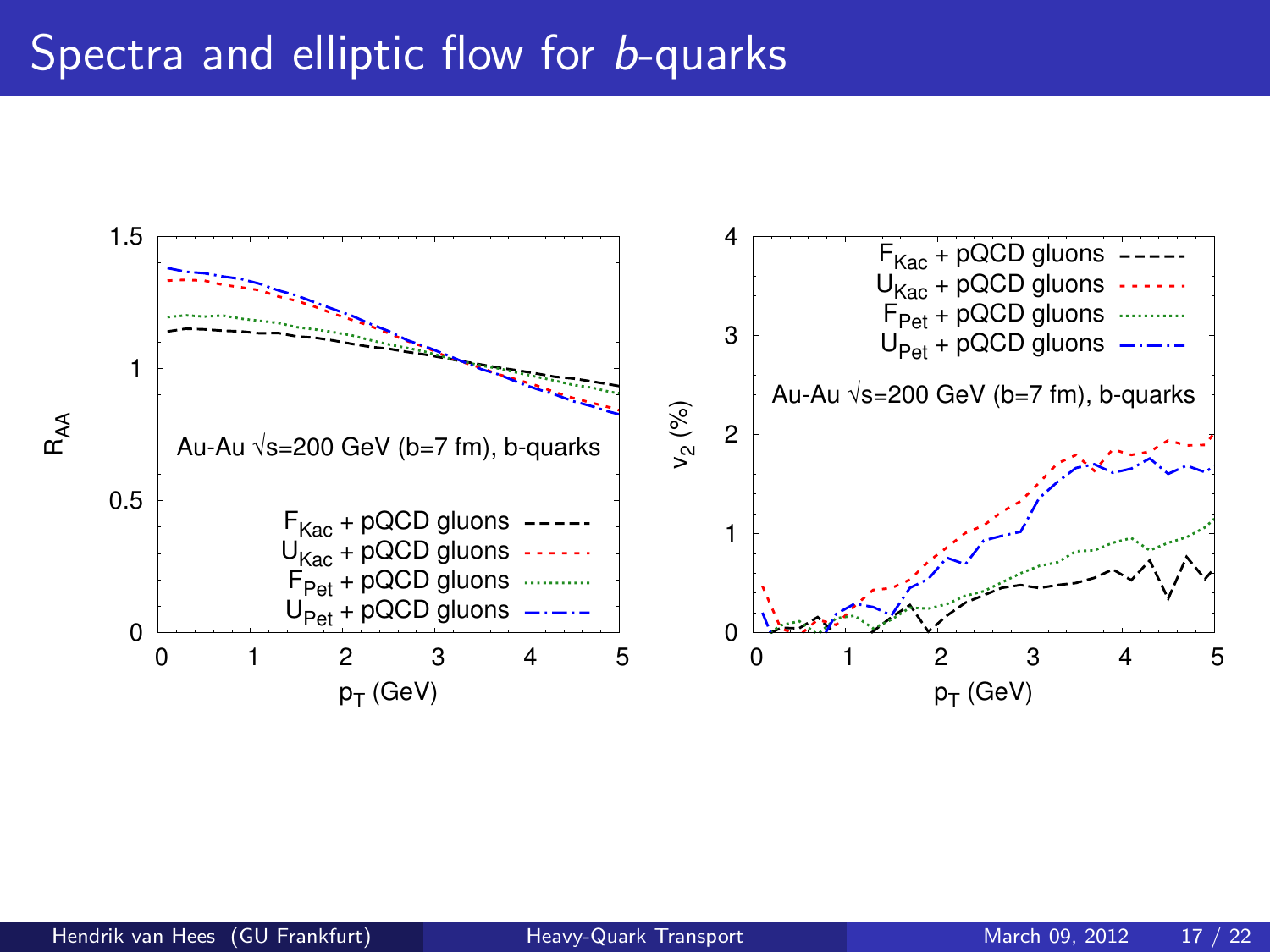### Implementation in hybrid UrQMD

- Langevin simulation easily implemented into any "bulk background"
- UrQMD ⇒ 1+3 dim Hydro (Shasta) ⇒ UrQMD
	- **•** more realistic fireball evolution
	- **•** possibility to study effects of fluctuations



[T. Lang, J. Steinheimer, HvH, work in progress]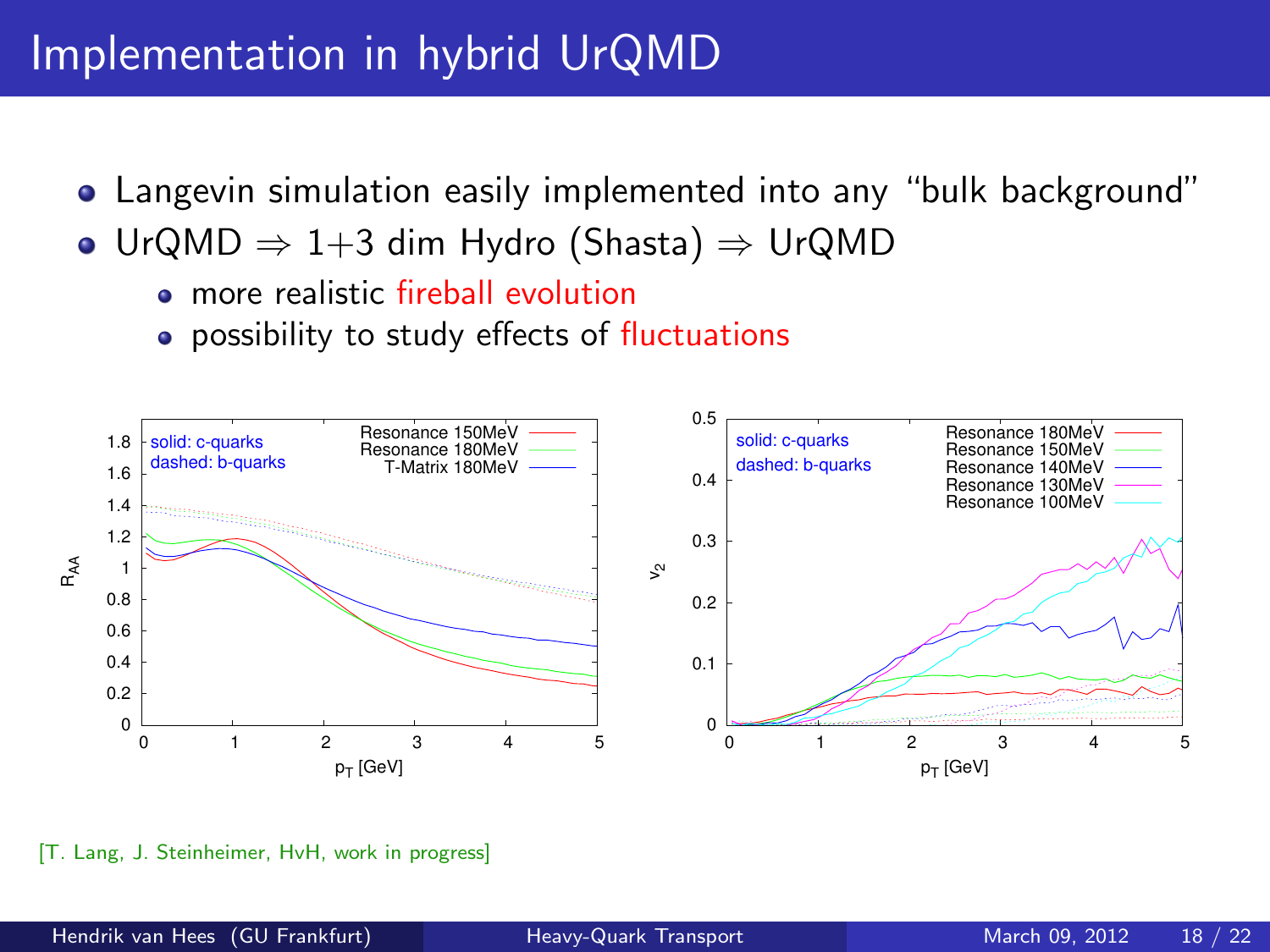# Non-photonic electrons at RHIC (fireball)

• quark coalescence+fragmentation  $\rightarrow D/B \rightarrow e + X$ 



coalescence improves description of data

- increases both,  $R_{AA}$  and  $v_2 \Leftrightarrow$  "momentum kick" from light quarks!
- "resonance formation" towards  $T_c \Rightarrow$  coalescence natural

<span id="page-18-0"></span>[L. Ravagli, R. Rapp, Phys. Lett. B 655, 126, (2007); L. Ravagli, HvH, R. Rapp, Phys. Rev. C 79, 064902 (2009)]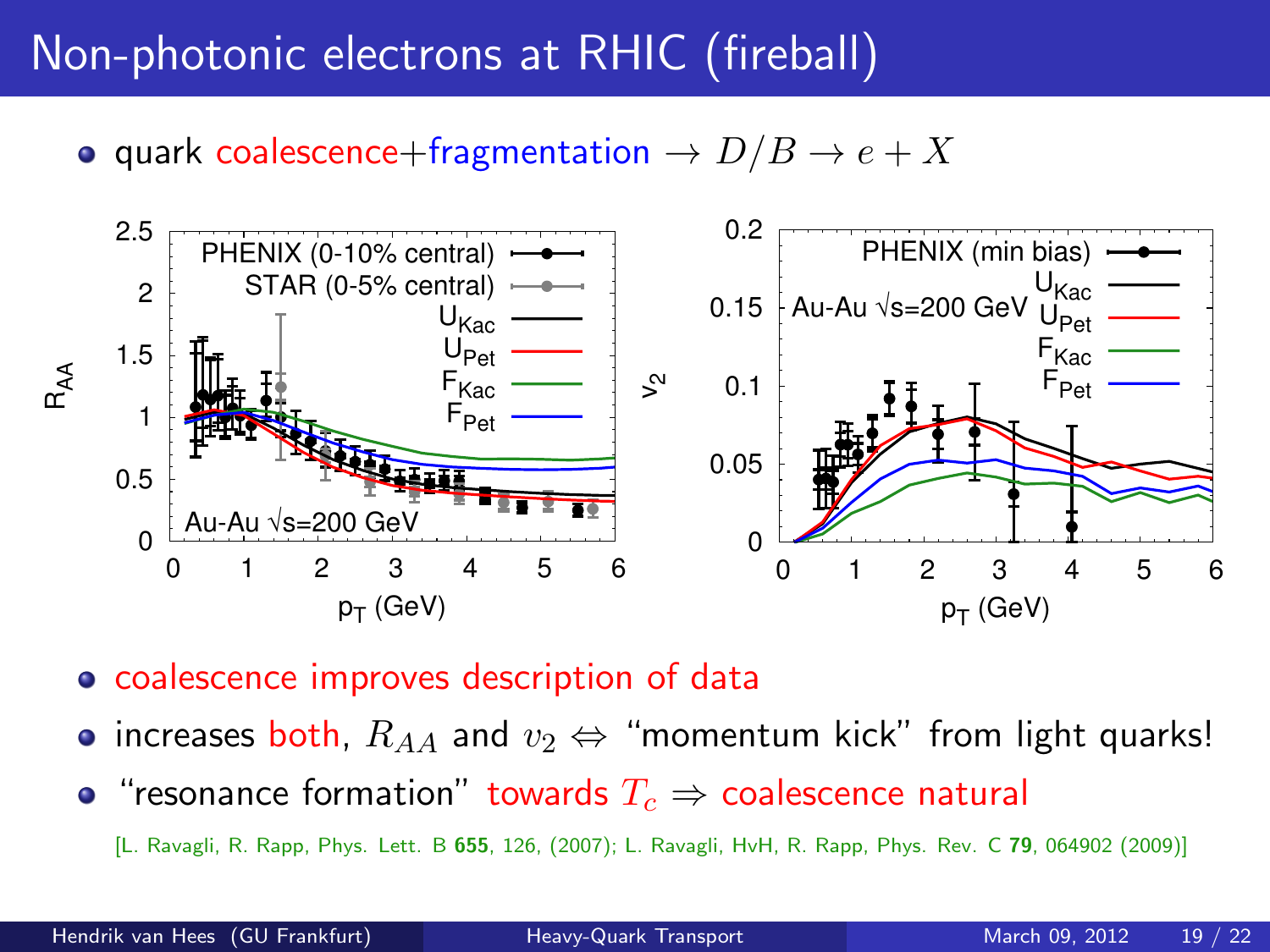### Non-photonic electrons at RHIC (UrQMD)

#### • so far only quark fragmentation  $\rightarrow D/B \rightarrow e + X$

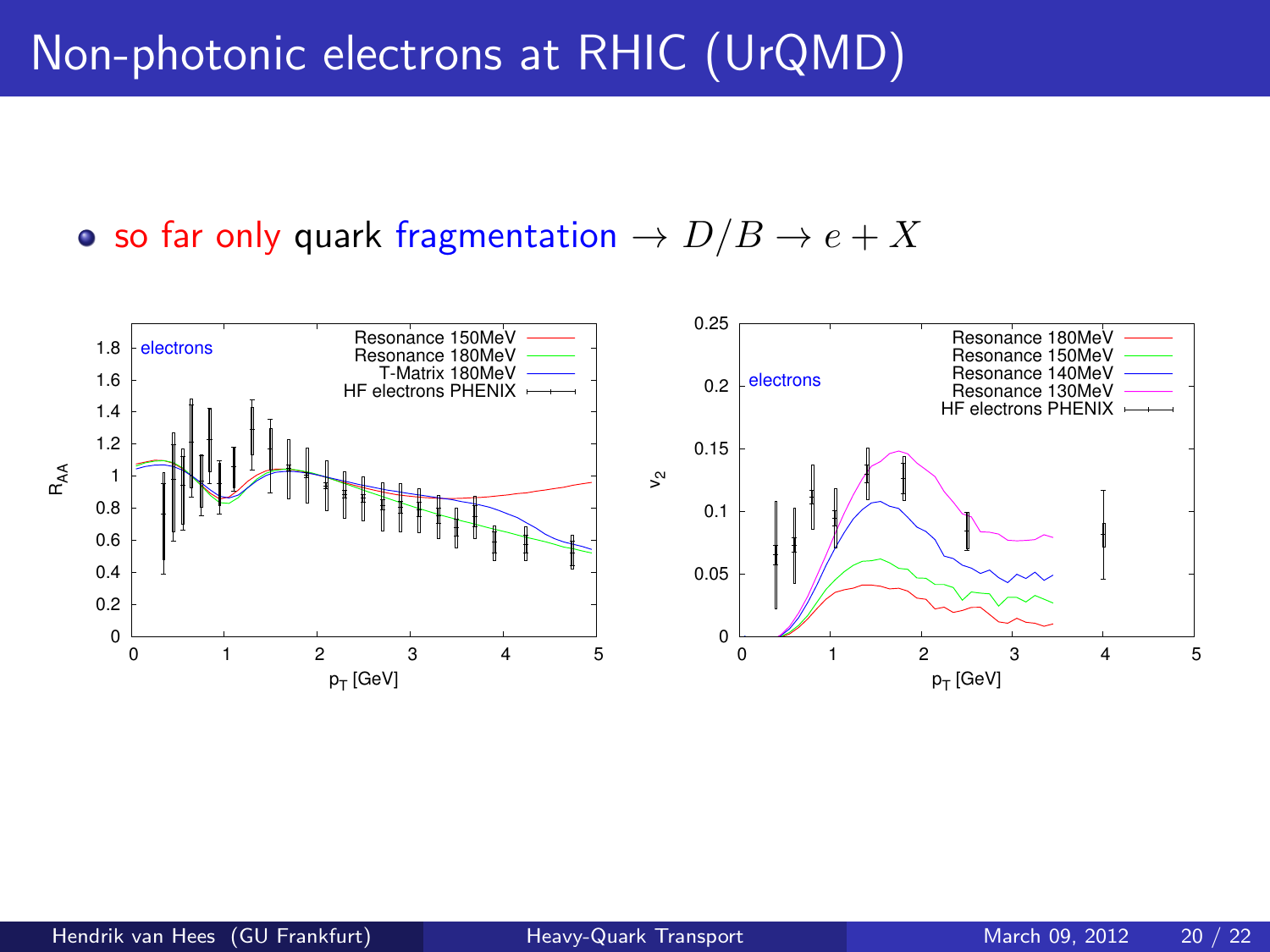### Non-photonic electrons at LHC (UrQMD)

#### • so far only quark fragmentation  $\rightarrow D/B \rightarrow e + X$